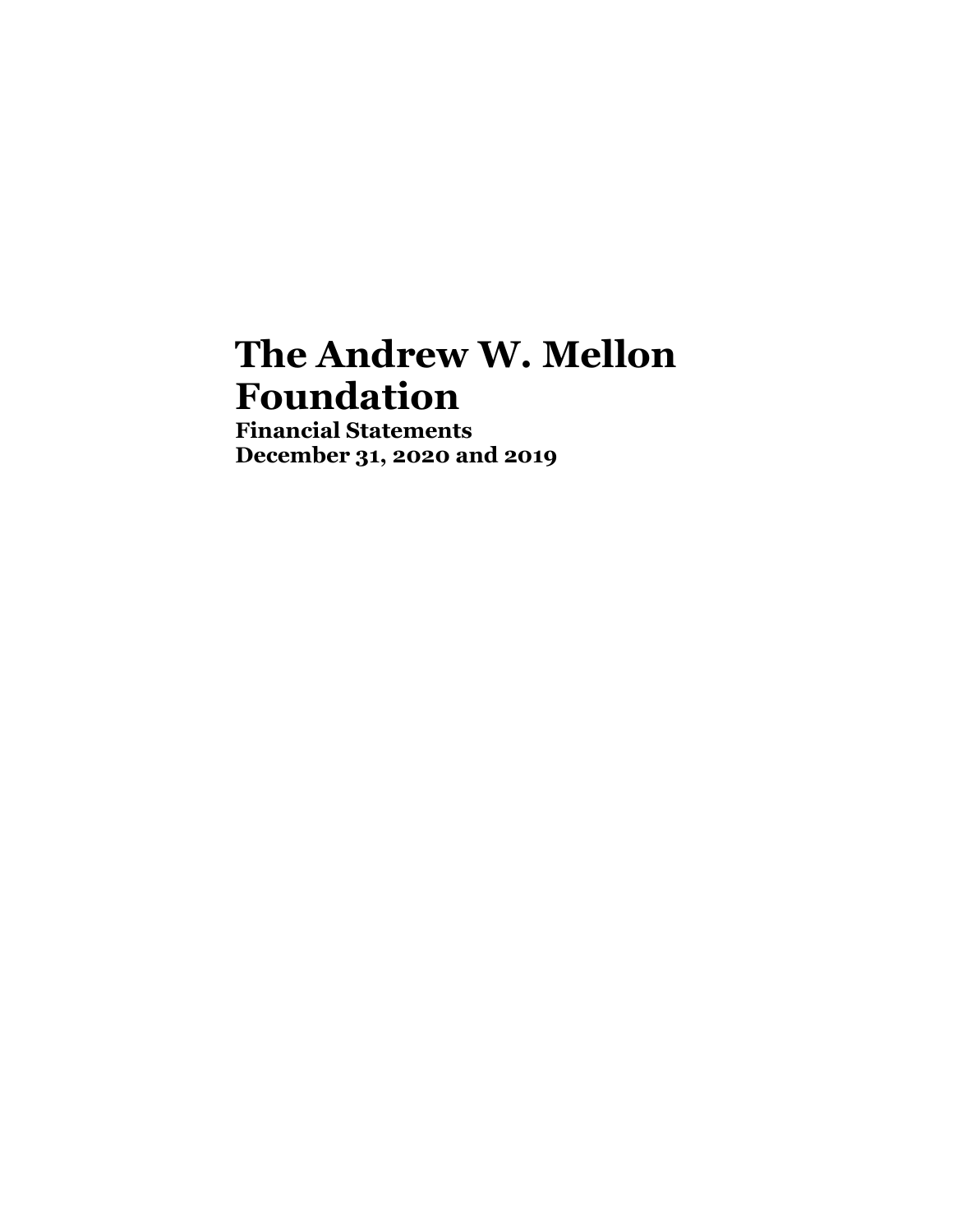# The Andrew W. Mellon Foundation Index December 31, 2020 and 2019

# Page(s)

| <b>Financial Statements</b> |  |
|-----------------------------|--|
|                             |  |
|                             |  |
|                             |  |
|                             |  |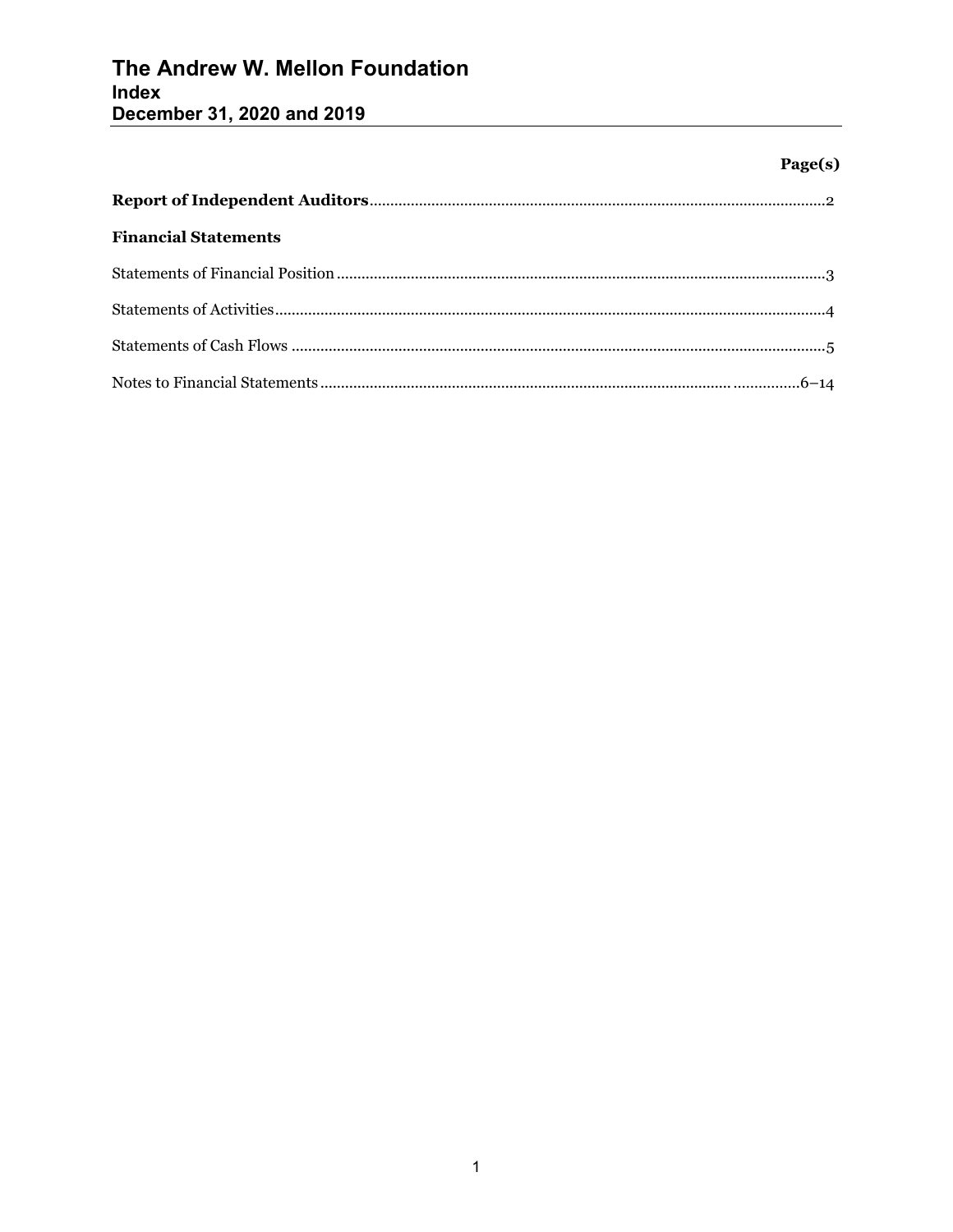

# **Report of Independent Auditors**

To the Board of Trustees of The Andrew W. Mellon Foundation

We have audited the accompanying financial statements of The Andrew W. Mellon Foundation, which comprise the statements of financial position as of December 31, 2020 and 2019, and the related statements of activities and of cash flows for the years then ended.

#### *Management's Responsibility for the Financial Statements*

Management is responsible for the preparation and fair presentation of the financial statements in accordance with accounting principles generally accepted in the United States of America; this includes the design, implementation and maintenance of internal control relevant to the preparation and fair presentation of financial statements that are free from material misstatement, whether due to fraud or error.

# *Auditors' Responsibility*

Our responsibility is to express an opinion on the financial statements based on our audits. We conducted our audits in accordance with auditing standards generally accepted in the United States of America. Those standards require that we plan and perform the audit to obtain reasonable assurance about whether the financial statements are free from material misstatement.

An audit involves performing procedures to obtain audit evidence about the amounts and disclosures in the financial statements. The procedures selected depend on our judgment, including the assessment of the risks of material misstatement of the financial statements, whether due to fraud or error. In making those risk assessments, we consider internal control relevant to the Company's preparation and fair presentation of the financial statements in order to design audit procedures that are appropriate in the circumstances, but not for the purpose of expressing an opinion on the effectiveness of the Company's internal control. Accordingly, we express no such opinion. An audit also includes evaluating the appropriateness of accounting policies used and the reasonableness of significant accounting estimates made by management, as well as evaluating the overall presentation of the financial statements. We believe that the audit evidence we have obtained is sufficient and appropriate to provide a basis for our audit opinion.

#### *Opinion*

In our opinion, the financial statements referred to above present fairly, in all material respects, the financial position of The Andrew W. Mellon Foundation as of December 31, 2020 and 2019, and the changes in its net assets and its cash flows for the years then ended in accordance with accounting principles generally accepted in the United States of America.

Pricewaterhouse Coopers LLP

June 14, 2021

 PricewaterhouseCoopers LLP, PricewaterhouseCoopers Center, 300 Madison Avenue, New York, New York 10017 T: (646) 471 3000, www.pwc.com/us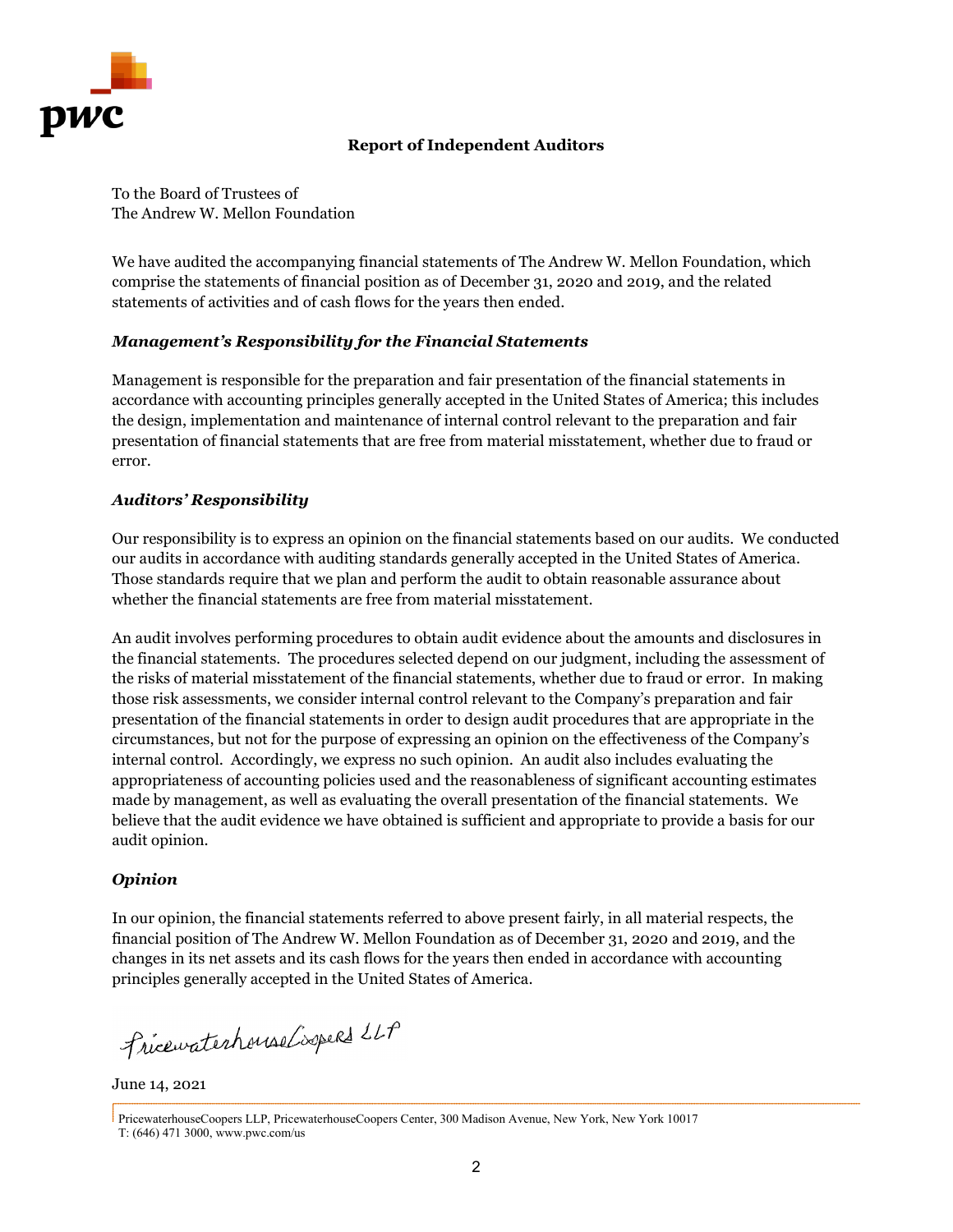# **The Andrew W. Mellon Foundation Statements of Financial Position December 31, 2020 and 2019**

| (in thousands of dollars)                                                                                                                         |    | 2020                                   | 2019                                      |
|---------------------------------------------------------------------------------------------------------------------------------------------------|----|----------------------------------------|-------------------------------------------|
| <b>Assets</b><br>Investments<br>Redemptions receivable and prepaid subscriptions                                                                  | \$ | 7,872,451<br>288,680                   | \$<br>6,789,698<br>144,849                |
|                                                                                                                                                   |    | 8,161,131                              | 6,934,547                                 |
| Cash<br>Investment income receivable<br>Other assets, including prepaid taxes<br>Property, at cost, less accumulated depreciation of \$44,645 and |    | 4,470<br>2,356<br>18,027               | 9,000<br>2,800<br>21,970                  |
| \$42,031 at December 31, 2020 and 2019, respectively                                                                                              |    | 32,031                                 | 25,380                                    |
| Total assets                                                                                                                                      | \$ | 8,218,015                              | \$<br>6,993,697                           |
| <b>Liabilities and Net Assets</b><br>Liabilities                                                                                                  |    |                                        |                                           |
| Grants payable<br>Accrued expenses<br>Deferred federal excise tax<br>Debt                                                                         | \$ | 143,874<br>12,207<br>31,300<br>344,350 | \$<br>98,554<br>8,781<br>23,300<br>44,350 |
| <b>Total liabilities</b>                                                                                                                          |    | 531,731                                | 174,985                                   |
| Net assets without donor restrictions                                                                                                             |    | 7,686,284                              | 6,818,712                                 |
| Total liabilities and net assets                                                                                                                  | S  | 8,218,015                              | \$<br>6,993,697                           |

The accompanying notes are an integral part of these financial statements.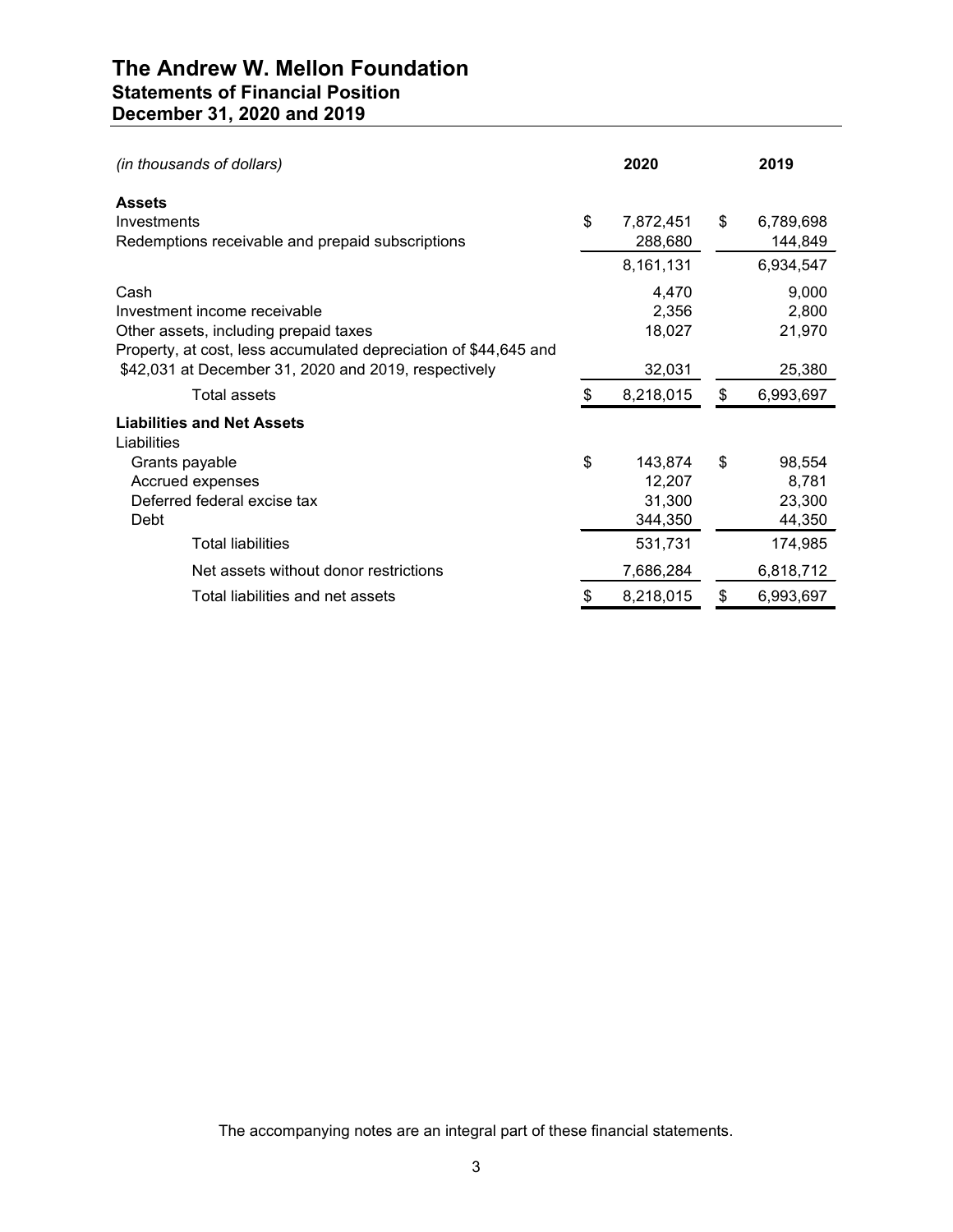# **The Andrew W. Mellon Foundation Statements of Activities Years Ended December 31, 2020 and 2019**

| (in thousands of dollars)                                                     | 2020                                | 2019                                |
|-------------------------------------------------------------------------------|-------------------------------------|-------------------------------------|
| Net investment return                                                         | \$<br>1,363,951                     | \$<br>782,880                       |
| <b>Expenses</b><br>Program grants                                             | 462,679                             | 312,953                             |
| Grantmaking operations<br><b>Salaries</b><br>Employee benefits<br>Other       | 14,551<br>5,690<br>11,467<br>31,708 | 12,877<br>4,606<br>13,984<br>31,467 |
| Direct charitable activities<br><b>Salaries</b><br>Employee benefits<br>Other | 910<br>357<br>725<br>1,992          | 1,208<br>434<br>1,257<br>2,899      |
| <b>Total expenses</b>                                                         | 496,379                             | 347,319                             |
| Change in net assets                                                          | 867,572                             | 435,561                             |
| Net assets without donor restrictions<br>Beginning of year<br>End of year     | \$<br>6,818,712<br>7,686,284        | \$<br>6,383,151<br>6,818,712        |
|                                                                               |                                     |                                     |

The accompanying notes are an integral part of these financial statements.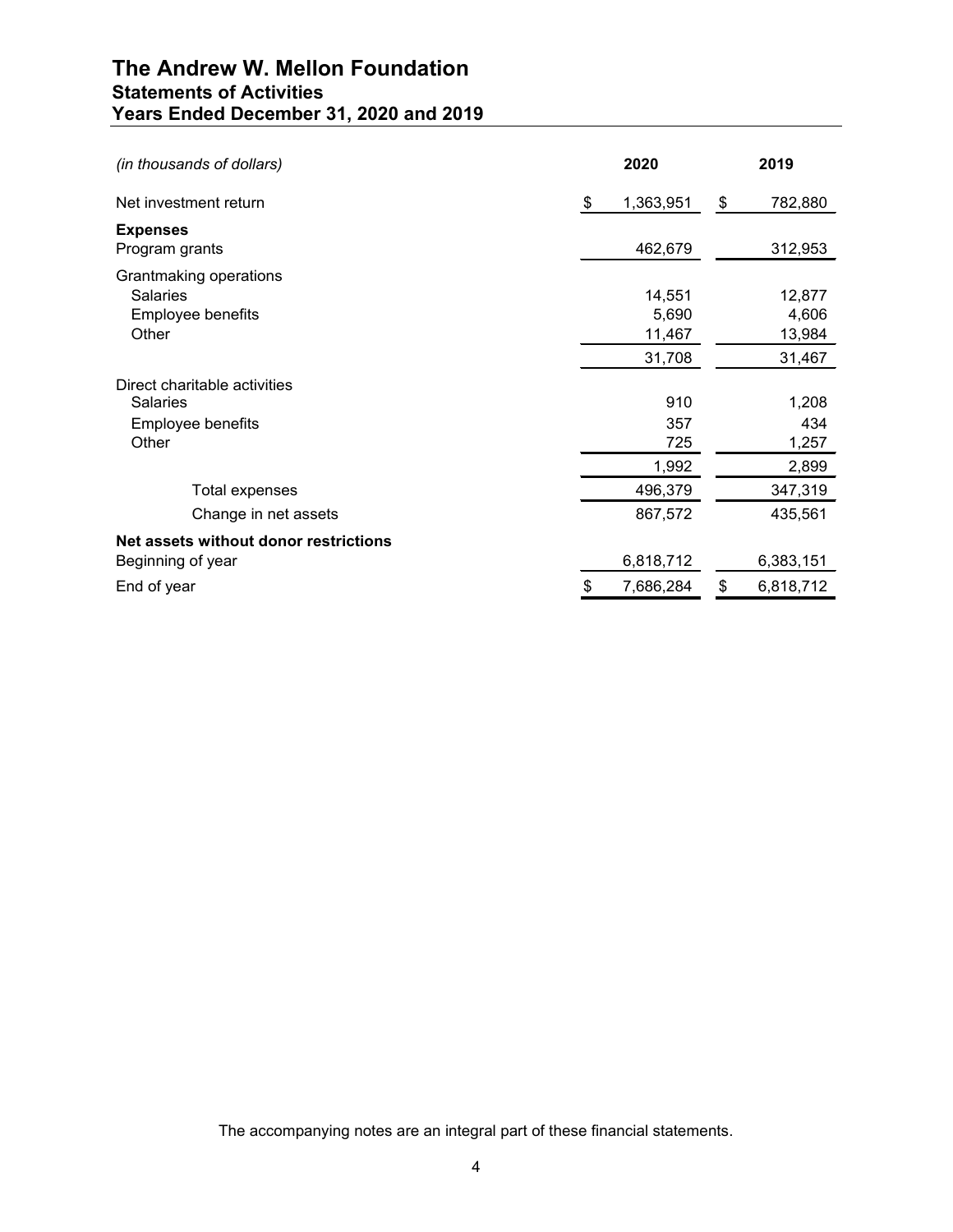# **The Andrew W. Mellon Foundation Statements of Cash Flows Years Ended December 31, 2020 and 2019**

| (in thousands of dollars)                                                                                            | 2020             | 2019          |
|----------------------------------------------------------------------------------------------------------------------|------------------|---------------|
| Cash flow from operating activities<br>Change in net assets                                                          | \$<br>867,572    | \$<br>435,561 |
|                                                                                                                      |                  |               |
| Adjustments to reconcile change in net assets without donor<br>restrictions to net cash used in operating activities |                  |               |
| Gain on investments, net                                                                                             | (1, 384, 371)    | (770, 654)    |
| Decrease (increase) in investment income receivable                                                                  | 444              | (130)         |
| Increase (decrease) in deferred federal excise tax payable                                                           | 8,000            | (3,000)       |
| Decrease (increase) in other assets                                                                                  | 3,943            | (9, 855)      |
| Increase in grants payable                                                                                           | 45,321           | 2,002         |
| Increase in accrued expenses                                                                                         | 3,426            | 2,678         |
| Depreciation and amortization expense                                                                                | 1,122            | 961           |
| Total adjustments                                                                                                    | (1,322,115)      | (777, 998)    |
| Net cash used in operating activities                                                                                | (454, 543)       | (342, 437)    |
| Cash flow from investing activities                                                                                  |                  |               |
| Proceeds from sales of and distributions from investments                                                            | 3,031,689        | 1,415,490     |
| Purchases of investments and prepaid subscriptions                                                                   | (2,870,964)      | (1,069,191)   |
| Purchases of fixed assets                                                                                            | (9,266)          | (604)         |
| Net cash provided by investing activities                                                                            | 151,459          | 345,695       |
| <b>Cash flow from financing activities</b>                                                                           |                  |               |
| Proceeds from bond offering                                                                                          | 298,554          |               |
| Borrowings under revolving credit facility                                                                           | 200,000          |               |
| Repayment of borrowings under revolving credit facility                                                              | (200,000)        |               |
| Net cash provided by financing activities                                                                            | 298,554          |               |
| Net (decrease) increase in cash                                                                                      | (4,530)          | 3,258         |
| Cash                                                                                                                 |                  |               |
| Beginning of year                                                                                                    | 9,000            | 5,742         |
| End of year                                                                                                          | \$<br>4,470      | \$<br>9,000   |
| Supplemental disclosure of cash flow information                                                                     |                  |               |
| Taxes (refunded) paid                                                                                                | \$<br>(750)      | \$<br>2,554   |
| Supplemental disclosure of noncash investing activities                                                              |                  |               |
| Change in redemptions receivable                                                                                     | \$<br>(103, 831) | \$<br>77,025  |
| Distributions of securities received from alternative investments                                                    | \$<br>158,825    | \$<br>128,761 |

The accompanying notes are an integral part of these financial statements.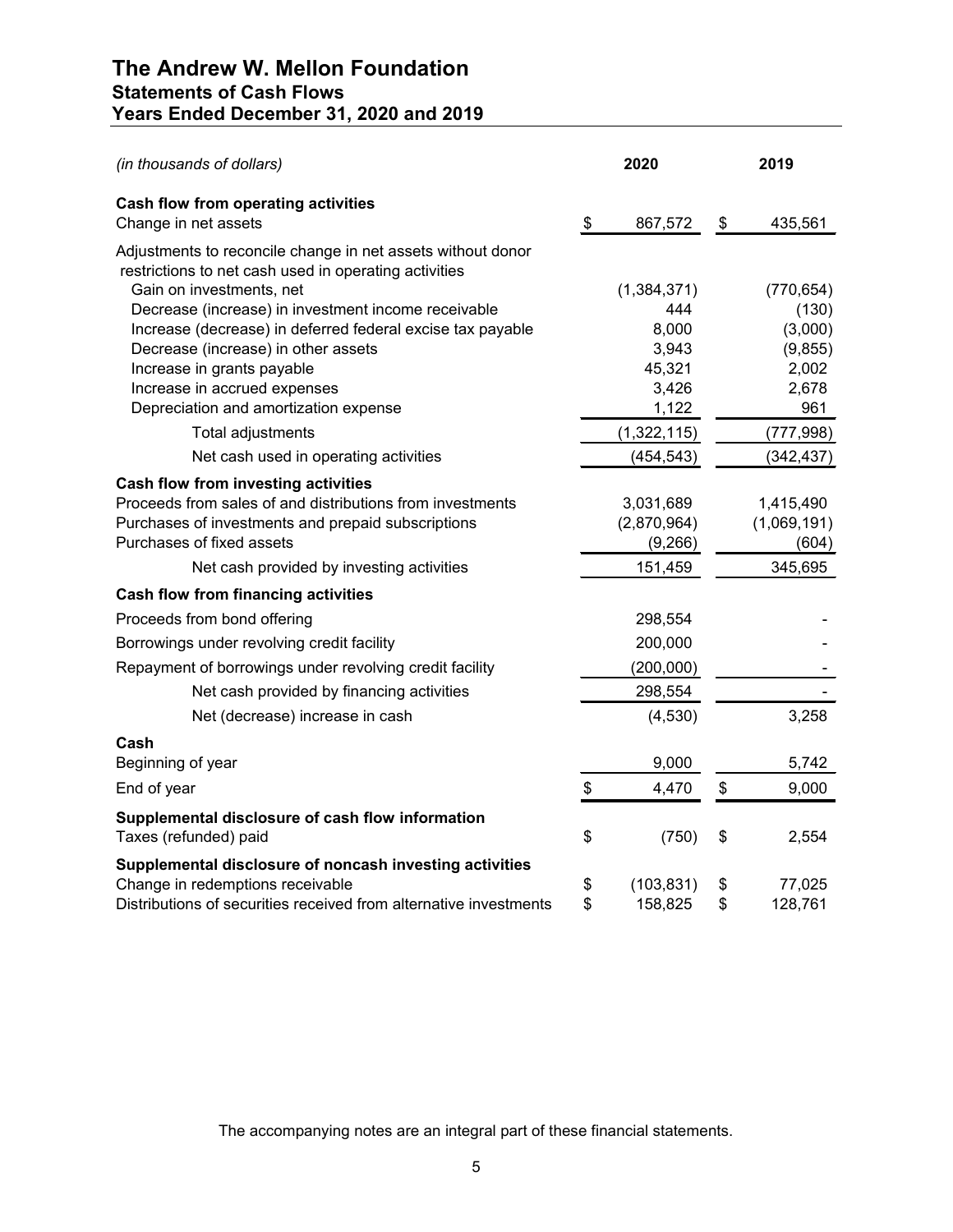## **1. Organization and Summary of Significant Accounting Policies**

The Andrew W. Mellon Foundation (the "Foundation") is a not-for-profit corporation organized and existing under the laws of the State of New York. The Foundation makes grants in four core program areas: higher learning; arts and culture; public knowledge; and humanities in place. The President's office also makes grants that align with and exemplify the Foundation's strategic principles and vision. There is also a small program called Public Affairs.

The financial statements of the Foundation have been prepared in conformity with accounting principles generally accepted in the United States of America ("GAAP"). The significant accounting policies followed are described below.

#### **Investments**

The Foundation's financial assets and financial liabilities are stated at fair value which is defined by ASC 820 Fair Value Measurement as the price that would be received to sell an asset or paid to transfer a liability in an orderly transaction between market participants at the measurement date.

The Foundation utilizes the practical expedient in valuing certain of its limited marketability funds, which are investments where ownership is represented by a portion of partnership capital or shares representing a net asset value investment. The practical expedient is an acceptable method under GAAP to determine the fair value of investments that (i) do not have a readily determinable fair value predicated upon a public market, and (ii) have the attributes of an investment company or prepare their financial statements consistent with the measurement principles of an investment company. All of the Foundation's limited marketability funds are valued at net asset value using the practical expedient.

A fair value hierarchy prioritizes the inputs to valuation techniques used to measure fair value. The hierarchy gives the highest priority to unadjusted quoted prices in active markets for identical assets (Level 1 measurements) and the lowest priority to unobservable inputs (Level 3 measurements). The three levels of the fair value hierarchy are as follows:

- Level 1 Inputs that reflect unadjusted quoted prices in active markets for identical assets or liabilities that the Foundation has the ability to access at the measurement date.
- Level 2 Inputs other than quoted prices that are observable for the asset or liability either directly or indirectly, including inputs in markets that are not considered to be active.

Level 3 Inputs that are unobservable.

Inputs are used in applying the various valuation techniques and refer to the assumptions that market participants use to make valuation decisions. Inputs may include price information, credit data, liquidity statistics and other factors. A financial instrument's level within the fair value hierarchy is based on the lowest level of any input that is significant to the fair value measurement. The Foundation considers observable data to be that market data which is readily available and reliable and provided by independent sources. The categorization of a financial instrument within the hierarchy is therefore based upon the pricing transparency of the instrument and does not necessarily correspond to the Foundation's perceived risk of that instrument.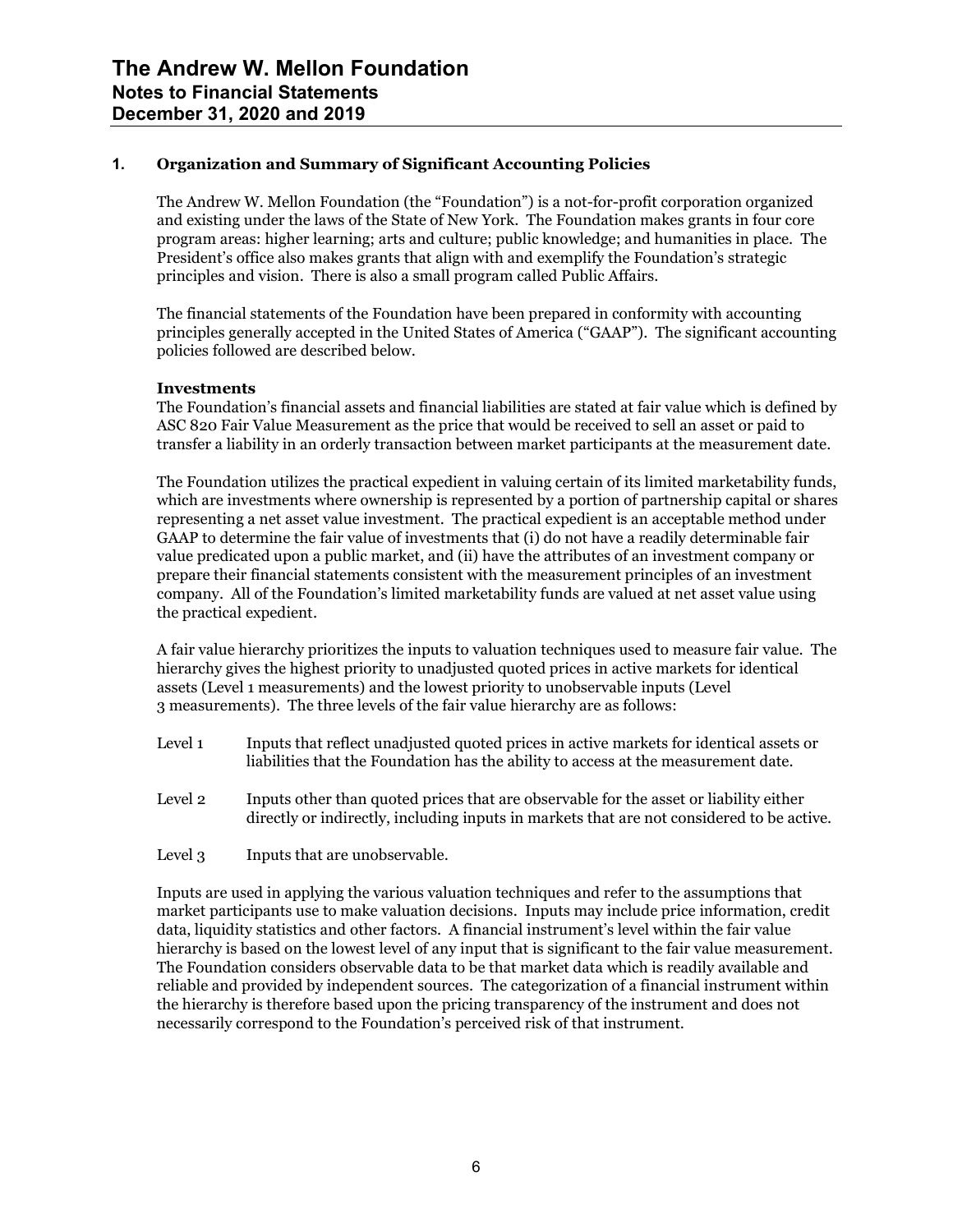Investments whose values are based on quoted market prices in active markets are classified as Level 1 and include active listed equities and certain short term fixed income investments. The Foundation does not adjust the quoted price for such instruments, even in situations where the Foundation holds a large position and a sale of all its holdings could reasonably impact the quoted price.

Investments that trade in markets that are not considered to be active, but are valued based on quoted market prices, dealer quotations, or alternative pricing sources are classified as Level 2. These include certain US government and sovereign obligations, government agency obligations, investment grade corporate bonds and less liquid equity securities.

Investments classified as Level 3 have significant unobservable inputs, as they trade infrequently or not at all. The inputs into the determination of fair value are based upon the best information in the circumstance and may require significant management judgment.

Investments reported at net asset value per share as a practical expedient, are not included within Level 1, 2 or 3 in the fair value hierarchy and are reported separately in the leveling table in Note 2.

Financial instruments such as those described above involve, to varying degrees, elements of market risk and credit risk in excess of the amounts recorded on the Statements of Financial Position. Market risk represents the potential loss the Foundation faces due to the decrease in the value of financial instruments. Credit risk represents the maximum potential loss the Foundation faces due to possible nonperformance by obligors and counterparties as to the terms of their contracts.

The Foundation invests in a variety of fixed income securities and contractual instruments, which by their nature are interest rate sensitive. Changes in interest rates will affect the value of such securities and contractual instruments.

The Foundation's limited marketability funds are primarily made under agreements to participate in limited partnerships and are generally subject to certain withdrawal restrictions. Values for these partnerships, which may include investments in both nonmarketable and market-traded securities, are provided by the general partner and may be based on recent transactions, cash flow forecasts, appraisals and other factors. Investments in these partnerships may be illiquid, and thus there can be no assurance that the Foundation will be able to realize the recorded fair value of such investments in a timely manner.

Realized gains and losses on investments are calculated based on the first-in, first-out identification method.

Redemptions receivable represent estimated proceeds to be received from limited marketability funds where the Foundation has requested either a full or partial redemption. Prepaid subscriptions represent payments made by the Foundation to a limited marketability fund in advance of the date upon which the limited marketability fund recognizes subscriptions.

In accordance with its policy, the Foundation has elected to classify short term liquid investments, including cash equivalents, as Investments.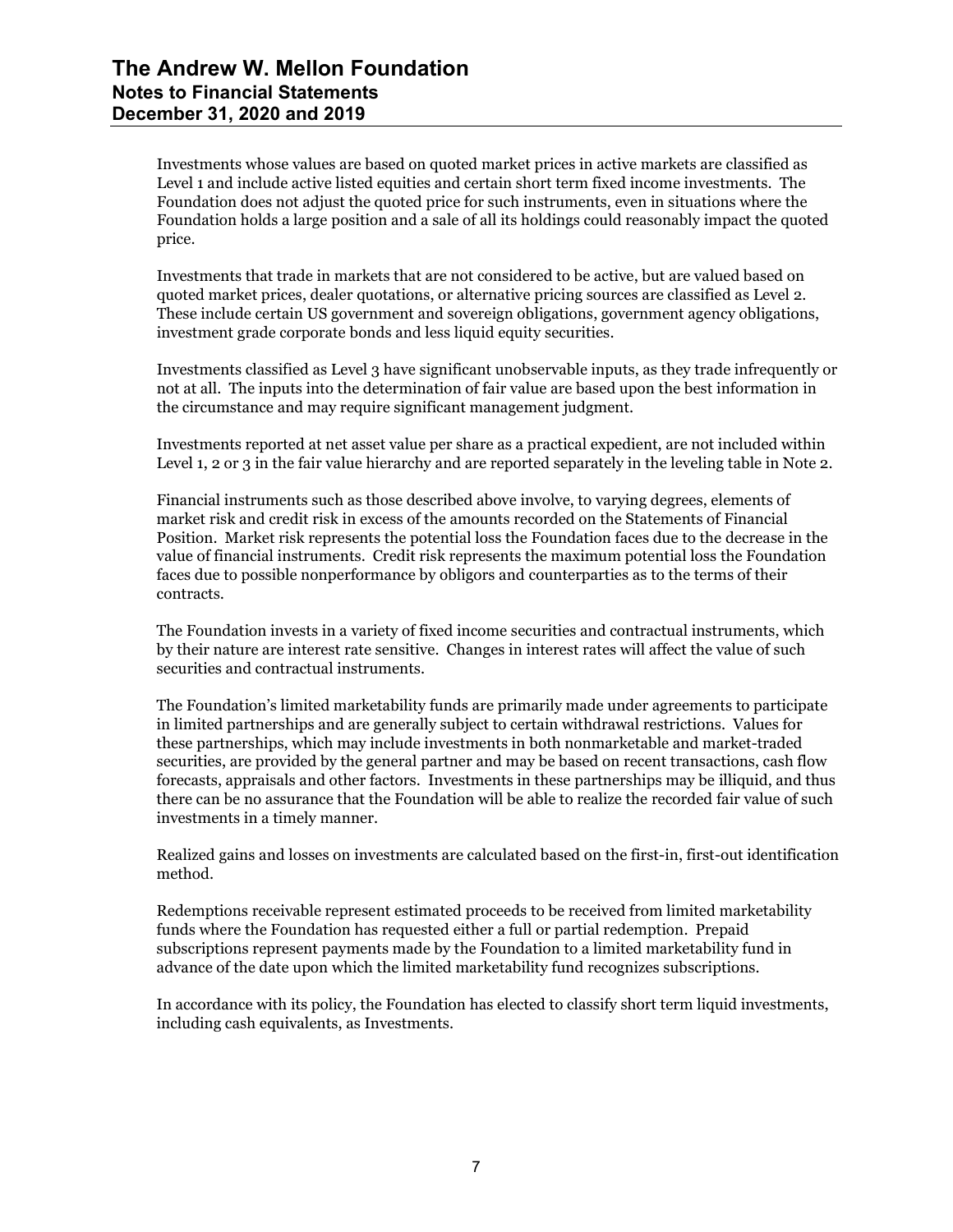#### **Grants**

Grant appropriations include both unconditional and conditional grants. Unconditional grants are expensed when appropriated. Certain grants approved by the Trustees are conditional subject to the grantee fulfilling specific conditions, most frequently that all or a portion of the grant funds be matched in a specified ratio. Such conditional grants are not recorded as expense until the Foundation determines that the material conditions of the grant are substantially met.

Substantially all grants payable are due within one year and are recorded at face value.

#### **Taxes**

The Foundation qualifies as a tax-exempt organization under Section 501(c) (3) of the Internal Revenue Code and, accordingly, is not subject to federal income taxes. However, the Foundation is subject to a federal excise tax. The Foundation follows the policy of providing for federal excise tax on the net appreciation (both realized and unrealized) of investments. The deferred federal excise tax in the accompanying financial statements represents tax provided on the net unrealized appreciation of investments. Under federal tax law the Foundation cannot carry forward realized losses resulting from the sale of investments. The Foundation is subject to income tax at corporate rates on certain income that is considered unrelated business income under the Internal Revenue Code. The Foundation's tax returns are subject to examination by federal and various state tax authorities. With few exceptions the Foundation is no longer subject to tax examinations for years prior to 2017.

#### **Property**

Property substantially consists of land held at cost, and buildings and their improvements located in New York City. These buildings are depreciated on a straight-line basis over their useful lives, generally twenty-five to twenty-eight years. Building improvements are depreciated over the remaining useful life of the building. Depreciation commences in the year following the year an asset is placed in service.

# **Net Investment Return**

Investment return includes income and realized and unrealized gains or losses on all investments, net of external and internal management expenses, the current provision for federal and state taxes and interest expense. Unrealized gain or loss comprises the change in unrealized appreciation or depreciation on investments, net of deferred federal excise tax provided on such unrealized appreciation. Realized gains or losses include gains or losses realized on the sale of securities and the Foundation's share of the operating results of partnership investments, whether distributed or undistributed.

# **Expenses**

Grantmaking operations include all costs related to appropriating, paying and administering grants. Direct charitable activities include expenditures primarily for research. Salaries and benefits are allocated to the activities listed above, and also to core administration, based on estimates of the time each staff member devoted to that activity. Core administration expenses are then prorated among the activities listed above based on headcount allocations. Identifiable costs, such as consultants and travel, are charged directly to each activity.

Amounts for program grants, grantmaking operations, and direct charitable activities shown on the Statements of Activities will not agree with the amounts on the Foundation's Form 990PF, the federal excise tax return, because a cash basis is required for reporting the expenses of distribution for tax purposes as contrasted with the accrual basis used in preparing the accompanying financial statements.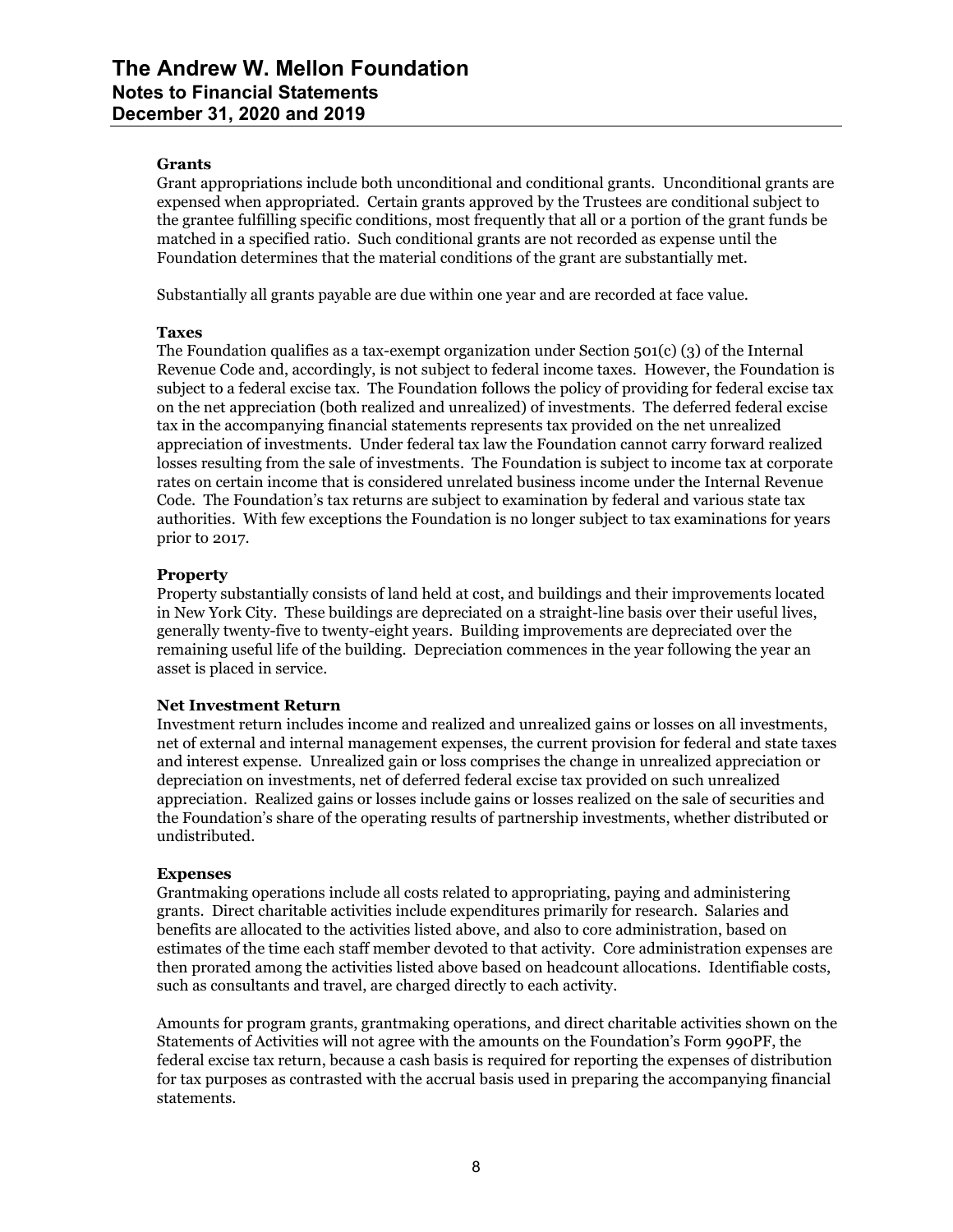#### **Use of Estimates**

The preparation of financial statements in accordance with GAAP requires management to make estimates and assumptions that affect the reported amounts of assets and liabilities at the date of the financial statements and the reported amounts of revenues and expenses during the reported periods. Actual results could differ from those estimates.

## **New Accounting Pronouncements**

In August 2018, the FASB issued ASU No. 2018-13, Fair Value Measurement (Topic 820): Disclosure Framework — Changes to the Disclosure Requirements for Fair Value Measurement. This ASU is effective for fiscal years beginning after December 15, 2019. This ASU removes certain disclosures, modifies certain disclosures, and adds additional disclosures related to fair value measurement. The Foundation adopted this standard in the current year and the adoption did not have a material impact on the Foundation's financial statements.

In March 2020, the FASB issued ASU No. 2020-04: Facilitation of the Effects of Reference Rate Reform on Financial Reporting (Topic 848), which provides temporary optional expedients and exceptions for applying generally accepted accounting principles to contract modifications resulting from reference rate reform initiatives. The intention of the standard is to ease the potential accounting and financial reporting burden associated with transitioning away from the expiring London Interbank Offered Rate, and other interbank offered rates, to alternative benchmark rates. The standard is effective immediately and can be applied through December 31, 2022. The Foundation is evaluating the impact of the new standard on the Foundation's financial statements.

## **2. Investments**

|                                                                                                                                     |                                                  | 2020 |                                                | 2019                                             |    |                                                |  |
|-------------------------------------------------------------------------------------------------------------------------------------|--------------------------------------------------|------|------------------------------------------------|--------------------------------------------------|----|------------------------------------------------|--|
| (in thousands of dollars)                                                                                                           | <b>Fair Value</b>                                |      | Cost                                           | <b>Fair Value</b>                                |    | Cost                                           |  |
| Public equity<br>Fixed income<br>Short term                                                                                         | \$<br>110,778<br>611,243<br>581,013              | \$   | 102,070<br>590,849<br>581,013                  | \$<br>259,758<br>442,589<br>443,973              | \$ | 227,232<br>433,853<br>443,973                  |  |
|                                                                                                                                     | 1,303,034                                        |      | 1,273,932                                      | 1,146,320                                        |    | 1,105,058                                      |  |
| Limited marketability funds<br>Private equity<br>Diversified strategies<br>Public equity                                            | 4,054,635<br>1,392,234<br>1,145,561<br>6,592,430 |      | 2,208,679<br>1,213,361<br>622,428<br>4,044,468 | 3,074,633<br>1,341,531<br>1,225,911<br>5,642,075 |    | 2,015,243<br>1,129,259<br>859,378<br>4,003,880 |  |
| Redemptions receivable<br>and prepaid subscriptions<br>Payable from unsettled<br>security transactions<br>Receivable from unsettled | 288,680<br>(26, 794)                             |      | 288,680<br>(26, 794)                           | 144,849<br>(362)                                 |    | 144,849<br>(362)                               |  |
| security transactions                                                                                                               | 3,781                                            |      | 3,781                                          | 1,665                                            |    | 1,665                                          |  |
|                                                                                                                                     | \$<br>8,161,131                                  | \$   | 5,584,067                                      | \$<br>6,934,547                                  | \$ | 5,255,090                                      |  |

Investments held at December 31, 2020 and 2019 are summarized as follows: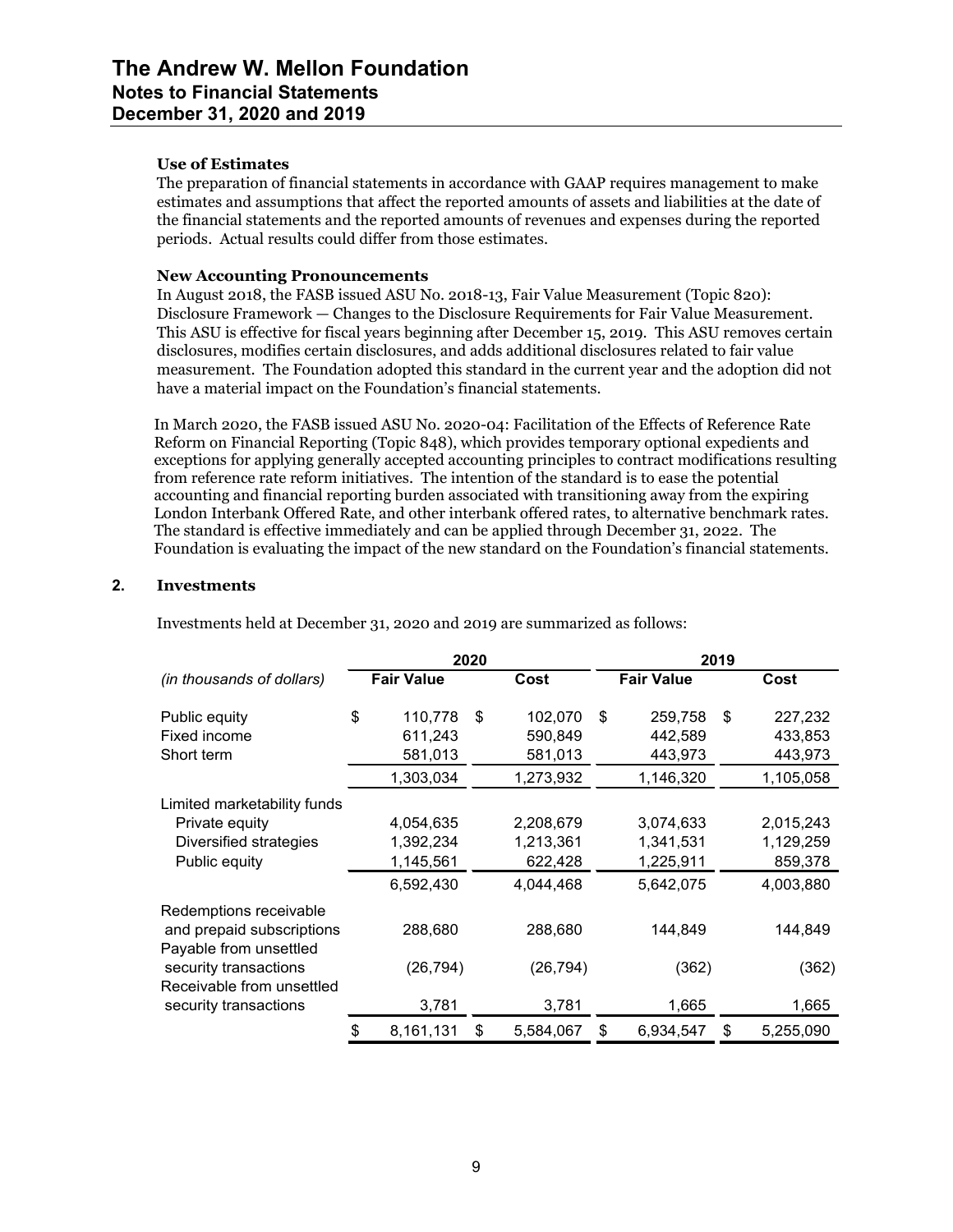# **The Andrew W. Mellon Foundation Notes to Financial Statements December 31, 2020 and 2019**

The classification of investments by level within the valuation hierarchy as of December 31, 2020 is as follows:

| (in thousands of dollars)                                                                                                                           | Quoted<br><b>Prices</b><br>(Level 1) |     | <b>Significant</b><br>Observable<br>Inputs<br>(Level 2) | <b>Significant</b><br>Unobservable<br><b>Inputs</b><br>(Level 3) |      | <b>Investments at</b><br><b>Net Asset</b><br>Value | Total                         |
|-----------------------------------------------------------------------------------------------------------------------------------------------------|--------------------------------------|-----|---------------------------------------------------------|------------------------------------------------------------------|------|----------------------------------------------------|-------------------------------|
| Public equity                                                                                                                                       | \$<br>110,755                        | -\$ | 23                                                      | \$                                                               | - \$ | $\overline{\phantom{a}}$                           | \$<br>110,778                 |
| Fixed income                                                                                                                                        |                                      |     | 611.243                                                 |                                                                  |      |                                                    | 611,243                       |
| Short term                                                                                                                                          | 581,013                              |     |                                                         |                                                                  |      |                                                    | 581,013                       |
| Limited marketability funds                                                                                                                         |                                      |     |                                                         |                                                                  |      |                                                    |                               |
| Private equity                                                                                                                                      |                                      |     |                                                         |                                                                  |      | 4,054,635                                          | 4,054,635                     |
| Diversified strategies                                                                                                                              |                                      |     |                                                         |                                                                  |      | 1,392,234                                          | 1,392,234                     |
| Public equity                                                                                                                                       |                                      |     |                                                         |                                                                  |      | 1,145,561                                          | 1,145,561                     |
|                                                                                                                                                     | 691,768                              | S   | 611,266                                                 | \$                                                               | \$   | 6,592,430                                          | 7,895,464                     |
| Redemptions receivable and prepaid subscriptions<br>Payable from unsettled security transactions<br>Receivable from unsettled security transactions |                                      |     |                                                         |                                                                  |      |                                                    | 288,680<br>(26, 794)<br>3,781 |
|                                                                                                                                                     |                                      |     |                                                         |                                                                  |      |                                                    | \$<br>8.161.131               |

The classification of investments by level within the valuation hierarchy as of December 31, 2019 is as follows:

| (in thousands of dollars)                        |     | Quoted<br><b>Prices</b><br>(Level 1) | <b>Significant</b><br><b>Observable</b><br><b>Inputs</b><br>(Level 2) |     | <b>Significant</b><br>Unobservable<br><b>Inputs</b><br>(Level 3) |    | <b>Investments at</b><br><b>Net Asset</b><br>Value | Total           |
|--------------------------------------------------|-----|--------------------------------------|-----------------------------------------------------------------------|-----|------------------------------------------------------------------|----|----------------------------------------------------|-----------------|
| Public equity                                    | \$  | 259,743                              | \$<br>15                                                              | -\$ |                                                                  | \$ | ۰.                                                 | \$<br>259,758   |
| Fixed income                                     |     |                                      | 442.589                                                               |     |                                                                  |    |                                                    | 442,589         |
| Short term                                       |     | 443.973                              |                                                                       |     |                                                                  |    |                                                    | 443,973         |
| Limited marketability funds                      |     |                                      |                                                                       |     |                                                                  |    |                                                    |                 |
| Private equity                                   |     |                                      |                                                                       |     |                                                                  |    | 3,074,633                                          | 3,074,633       |
| Diversified strategies                           |     |                                      |                                                                       |     |                                                                  |    | 1,341,531                                          | 1,341,531       |
| Public equity                                    |     |                                      |                                                                       |     |                                                                  |    | 1,225,911                                          | 1,225,911       |
|                                                  | \$. | 703,716                              | \$<br>442,604                                                         | \$  |                                                                  | S  | 5,642,075                                          | 6,788,395       |
| Redemptions receivable and prepaid subscriptions |     |                                      |                                                                       |     |                                                                  |    |                                                    | 144,849         |
| Payable from unsettled security transactions     |     |                                      |                                                                       |     |                                                                  |    |                                                    | (362)           |
| Receivable from unsettled security transactions  |     |                                      |                                                                       |     |                                                                  |    |                                                    | 1,665           |
|                                                  |     |                                      |                                                                       |     |                                                                  |    |                                                    | \$<br>6,934,547 |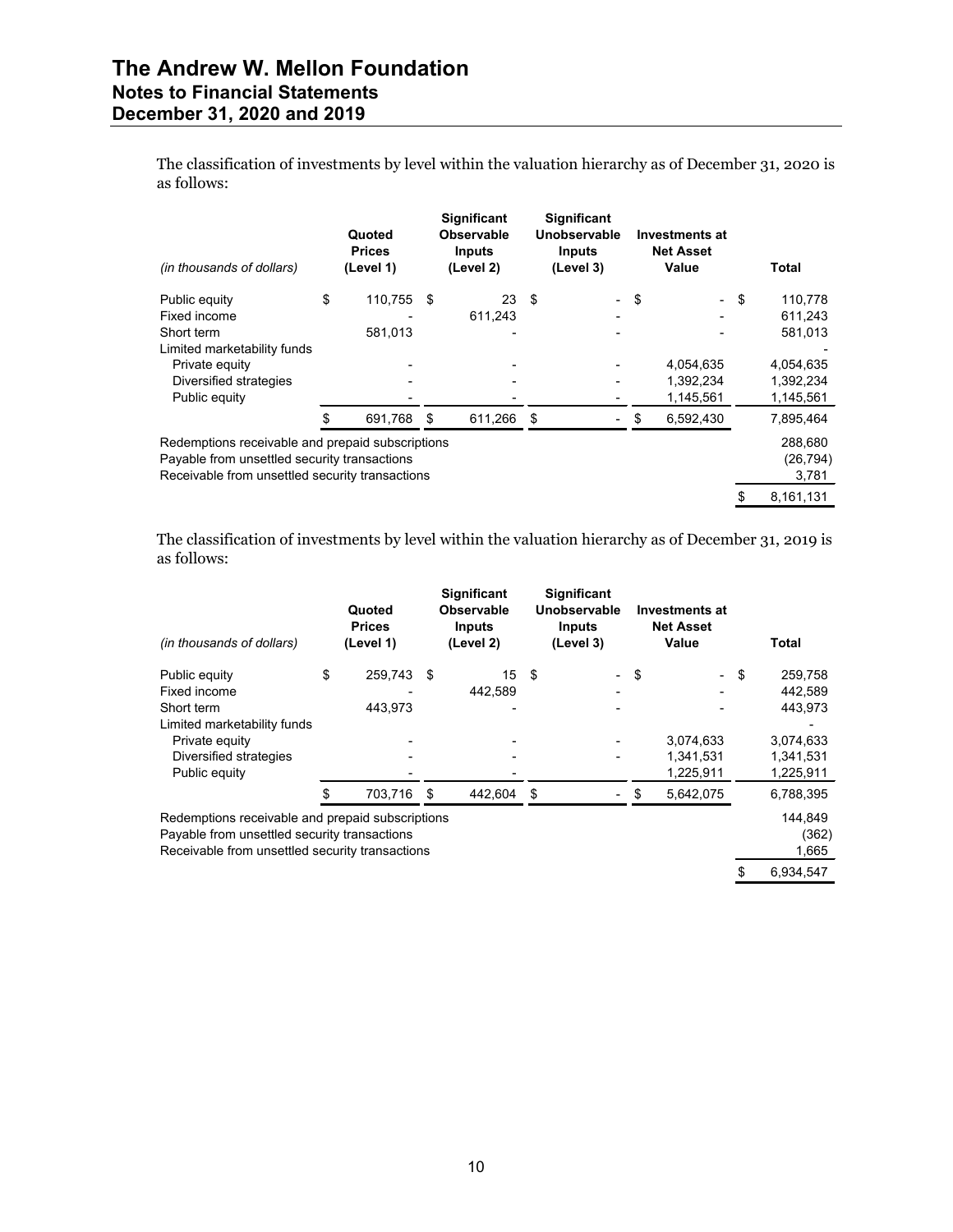Set forth below is additional information pertaining to limited marketability funds valued at net asset value as of December 31, 2020 and 2019:

|                           | <b>Fair Value</b> |    |           | <b>Redemption</b><br><b>Frequency</b>                                                     | <b>Redemption</b><br><b>Notice</b> |
|---------------------------|-------------------|----|-----------|-------------------------------------------------------------------------------------------|------------------------------------|
| (in thousands of dollars) | 2020              |    | 2019      | Ranges                                                                                    | Period                             |
| Private equity (1)        | \$<br>4,054,635   | -S | 3,074,633 | Not applicable                                                                            | Not applicable                     |
| Diversified (2)           | 1,392,234         |    | 1,341,531 | For 8% of Diversified investments<br>redemption not permitted<br>during life of the fund. | Not applicable                     |
|                           |                   |    |           | Semi-monthly to 12 Months                                                                 | 15-90 Days                         |
| Public equity (3)         | 1,145,561         |    | 1,225,911 | Monthly to 12 Months                                                                      | 10-90 Days                         |
|                           | \$<br>6.592.430   | \$ | 5.642.075 |                                                                                           |                                    |

- (1) This category includes investments in private equity, venture capital, buyout, real estate and energy-related funds. These funds invest both domestically and internationally across a broad spectrum of industries. Generally, these funds cannot be redeemed; instead, the nature of the investments is that distributions will be received as the underlying investments of the fund are liquidated. Unfunded commitments at December 31, 2020 were \$1.21 billion compared to \$1.31 billion at December 31, 2019.
- (2) This category includes investments in funds that invest in a variety of privately held and publicly available securities, including equities, corporate and government bonds, convertibles and derivatives, and includes investments in domestic and international markets. The Foundation estimates that approximately 49% of the value of these funds can be redeemed within 12 months. Unfunded commitments at December 31, 2020 were \$39 million compared to \$51 million at December 31, 2019.
- (3) This category includes investments in funds that invest long and short in international and domestic securities, primarily in equity securities and investments in derivatives. The Foundation estimates that approximately 91% of the value of these funds can be redeemed within 12 months. There are no unfunded commitments in this category.

# **3. Debt**

Debt at December 31, 2020 consists of \$300 million of bonds with a balloon payment of principal due at the maturity date of August 1, 2027 ("Fixed Rate Bonds") and \$44.4 million of bonds with a balloon payment of principal due at the maturity date of December 1, 2032 ("Variable Rate Bonds").

The Fixed Rate Bonds were issued in 2020 and bear a 0.947% fixed rate of interest, payable semiannually. The proceeds of the Fixed Rate Bonds were used to pay grants and to retire borrowings under the Foundation's line of credit. These bonds may be redeemed at any time by the Foundation at a price equal to the greater of (i) 100% of the principal amount, and (ii) the sum of the present value of the remaining scheduled payments of principal and interest. In connection with the bond offering, the Foundation incurred \$1.4 million of deferred bond costs, that will be amortized over the life of the bonds. Interest incurred in 2020 for the Fixed Rate Bonds, exclusive of amortization of deferred bond issuance costs, was \$1.2 million.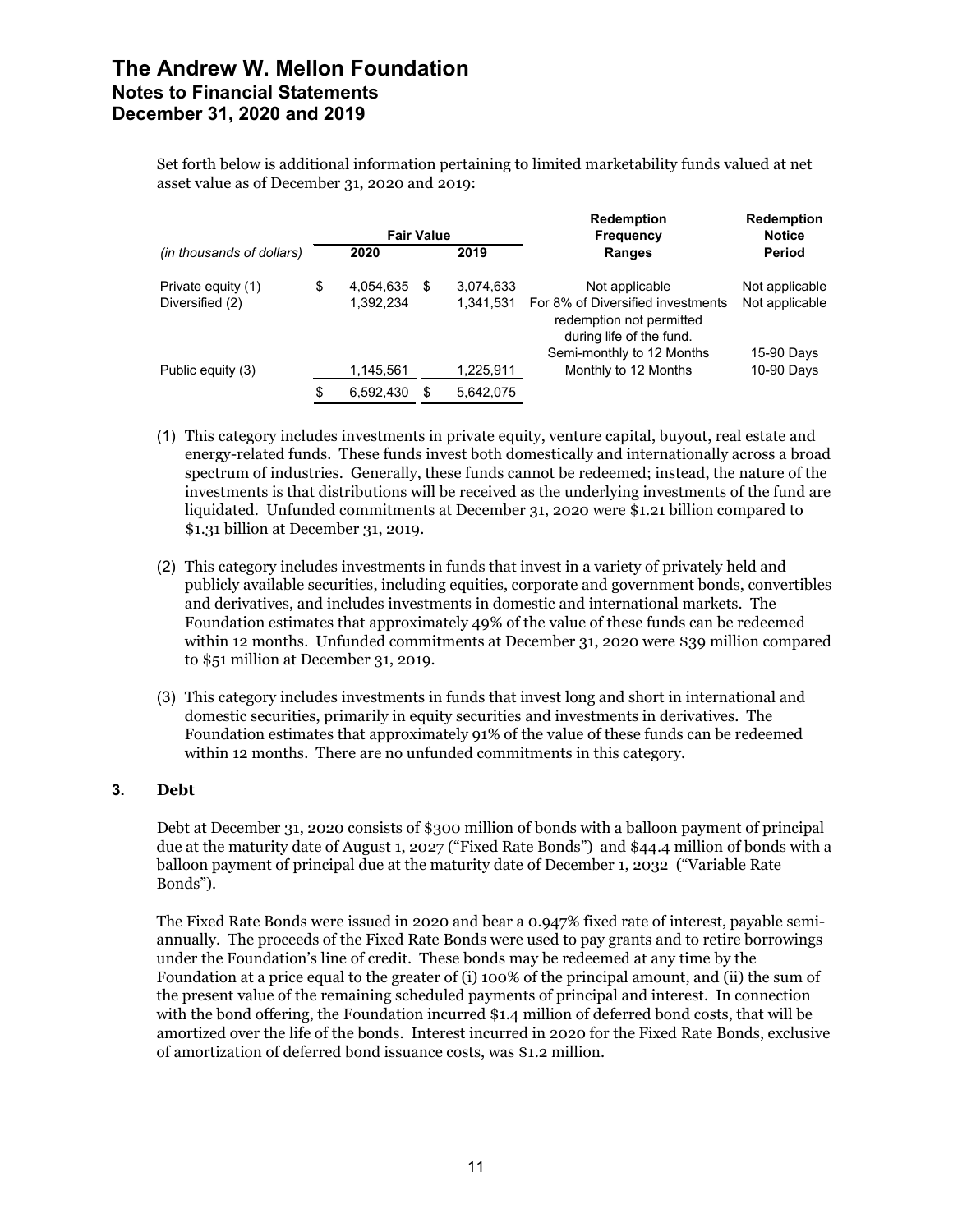Interest for the Variable Rate Bonds is reset weekly by the Foundation's bond agent. Bond holders have the right to tender their bonds to the bond agent weekly, and the agent has an obligation to remarket such bonds. Bonds that cannot be remarketed must be redeemed by the Foundation. The average interest rate applicable in 2020 and 2019 for the Bonds was 0.78% and 2.27 %, respectively. Interest incurred, exclusive of amortization of deferred bond issuance costs and fees, was \$347 thousand and \$1.0 million in 2020 and 2019, respectively.

The Foundation maintains a \$200 million committed revolving line of credit and a \$100 million uncommitted line of credit ("Credit Agreements"). At December 31, 2020 and December 31, 2019 no borrowings were outstanding under the Credit Agreements. Borrowings under the Credit Agreements are to be used to pay grants or other qualifying distributions. The interest rate on borrowings under the Credit Agreements is LIBOR plus 40 basis points. On April 17, 2021, the Credit Agreements were amended to extend their maturity dates from April 17, 2021 to April 17, 2023.

The Foundation is in compliance with the financial covenants, as applicable, in its Fixed Rate Bonds, Variable Rate Bonds and Credit Agreements as of December 31, 2020 and 2019.

# **4. Taxes**

Starting in 2020, the Internal Revenue Code ("Code") imposed an excise tax on private foundations equal to 1.39 percent of net investment income (principally interest, dividends, and net realized capital gains, less expenses incurred in the production of investment income). The excise tax rate in effect for 2019 was two percent that could be reduced to one percent when a foundation met certain distribution requirements under Section 4940(e) of the Code. The Foundation qualified for the one percent rate in 2019. Included in the 2019 current provision as a federal unrelated business tax benefit was an anticipated refund from the Internal Revenue Service of \$6.1 million for certain alternative minimum taxes paid in prior years. In 2020, the Foundation received \$3.1 million of the refund and expects to receive the remaining amount in 2021.

Certain income defined as unrelated business income by the Code may be subject to tax at ordinary corporate rates. The current and deferred provision (benefit) for taxes for 2020 and 2019 are as follows:

| (in thousands of dollars)                                                                                                                 |    | 2020           |    | 2019              |
|-------------------------------------------------------------------------------------------------------------------------------------------|----|----------------|----|-------------------|
| <b>Current (benefit) provision</b><br>Federal excise tax on net investment income<br>Federal and state taxes on unrelated business income |    | 6.749<br>(177) | \$ | 4,877<br>(7, 143) |
|                                                                                                                                           | S. | 6.572          | S  | (2,266)           |
| Deferred provision (benefit)<br>Change in unrealized appreciation (1)                                                                     |    | 8.000          | S  | (3,000)           |

(1) The deferred tax provision (benefit) is reflected in Net investment return on the Statements of Activities and represents the change in net unrealized appreciation of investments at 1.39 percent.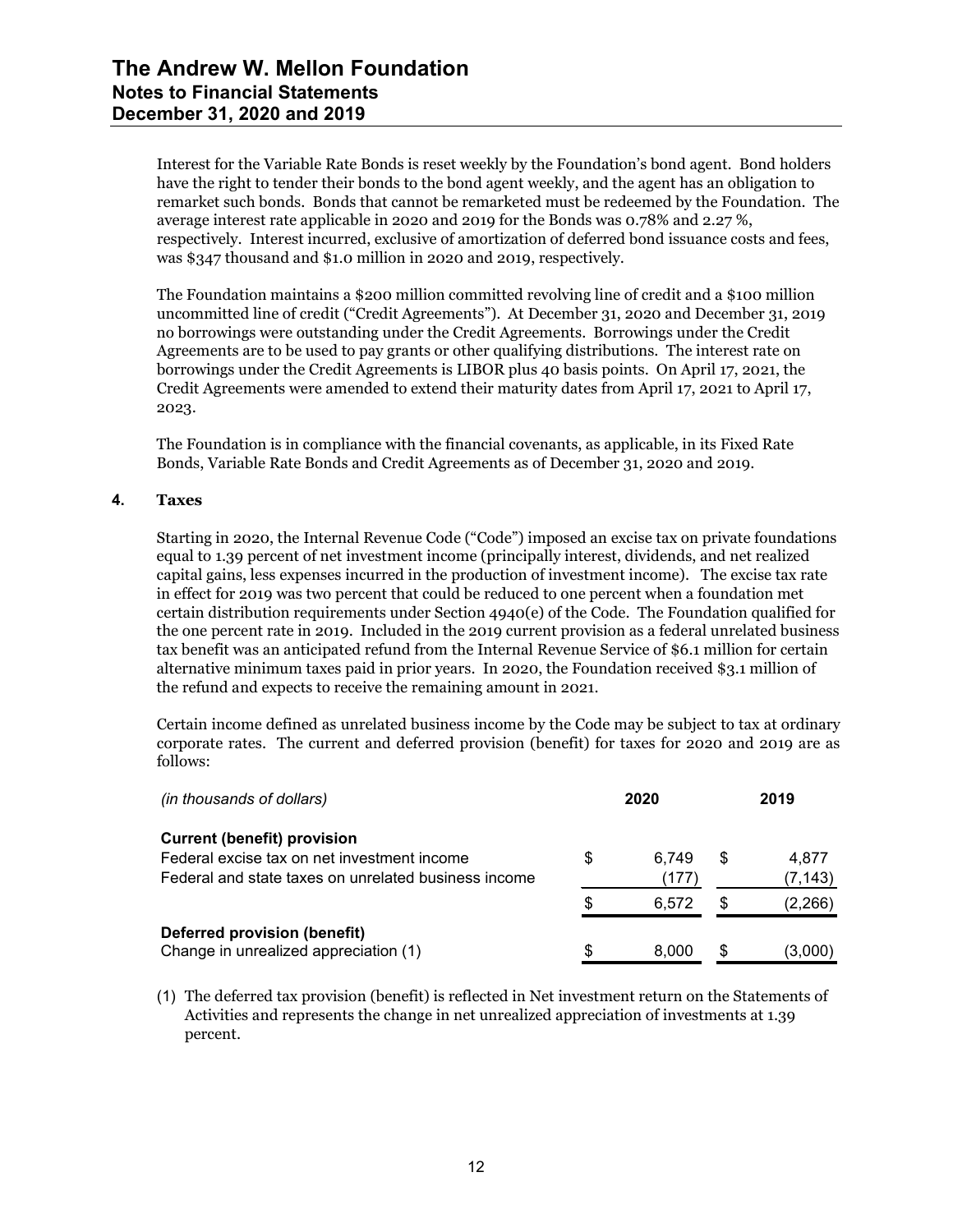# **5. Grants**

Grant payable activity consisted of the following:

| (in thousands of dollars)     |   | 2020       |    | 2019       |
|-------------------------------|---|------------|----|------------|
| Grants payable at January 1   | S | 98.554     | S  | 96,552     |
| Grant expense                 |   | 462.679    |    | 312.953    |
| Less: Grants paid             |   | (417, 359) |    | (310, 951) |
| Grants payable at December 31 |   | 143.874    | \$ | 98.554     |

Conditional grants were \$7.9 million and \$5.5 million at December 31, 2020 and December 31, 2019, respectively.

Grants payable at December 31, 2020 are to be paid in future years as follows:

(*in thousands of dollars* )

| <b>Year Payable</b> |               |
|---------------------|---------------|
| Within one year     | \$<br>135,269 |
| Two years           | 5,475         |
| Three years         | 1,618         |
| Four years          | 1,075         |
| Five years          | 87            |
| Thereafter          | 350           |
|                     | \$<br>143,874 |

# **6. Liquidity**

As part of its cash management strategy, the Foundation seeks to maintain sufficient liquidity to meet all of its financial obligations for the following year. The Foundation's financial assets available for use within one year as of December 31, 2020 and December 31, 2019 to meet its cash needs are estimated as follows:

| (in thousands of dollars)                        | 2020            |   | 2019      |
|--------------------------------------------------|-----------------|---|-----------|
| Cash and short term investments                  | \$<br>585,483   | S | 452,973   |
| Investment income receivable                     | 2.356           |   | 2,800     |
| Public equity investments                        | 110,778         |   | 259,758   |
| Fixed income investments                         | 611,243         |   | 442,589   |
| Redemptions receivable and prepaid subscriptions | 239,688         |   | 109,025   |
| Public equity and diversified strategies         |                 |   |           |
| limited marketability investments                | 1,670,846       |   | 1,873,447 |
|                                                  | \$<br>3.220.394 | S | 3,140,592 |